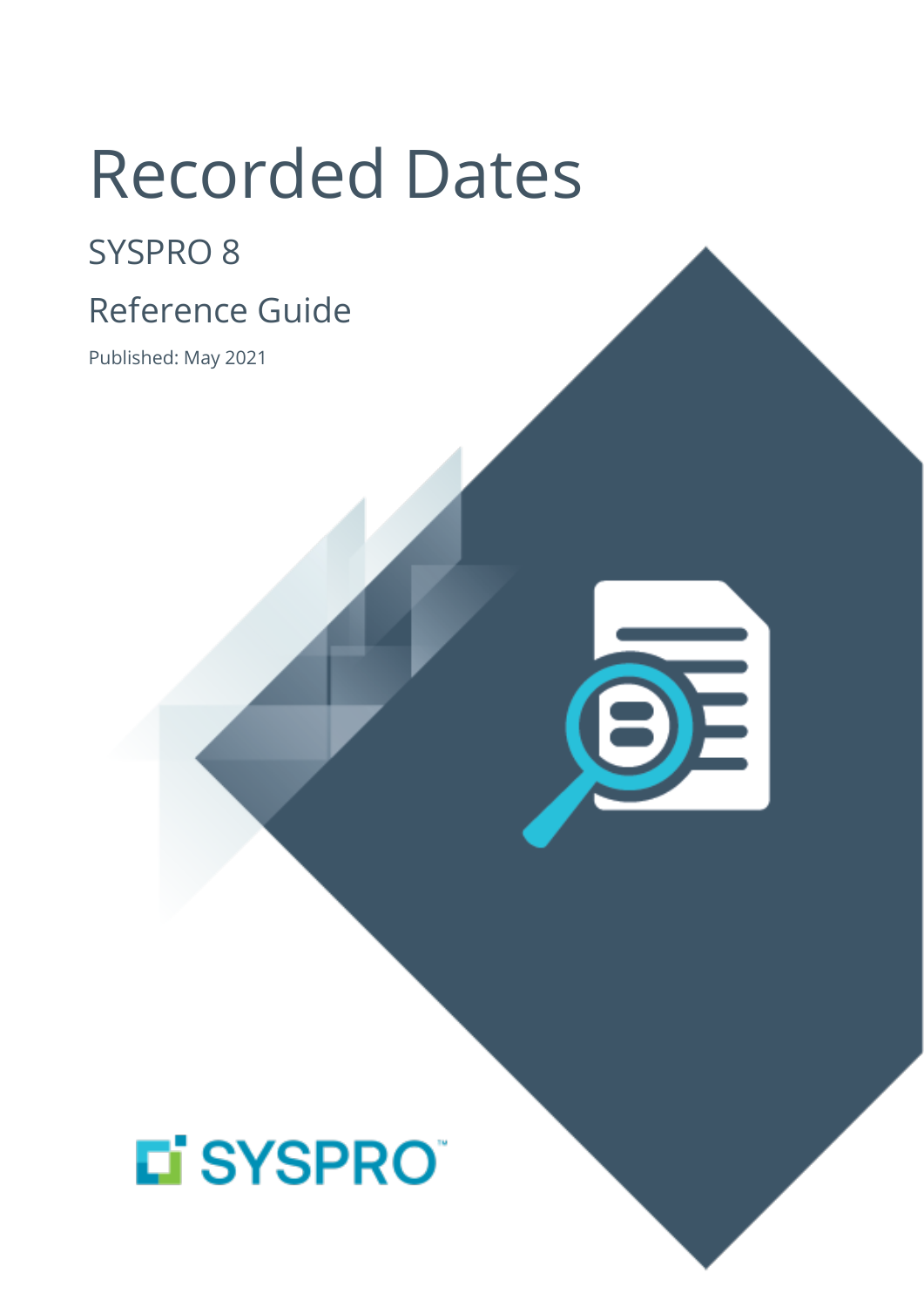#### [Recorded](#page-2-0) Dates

CONTENTS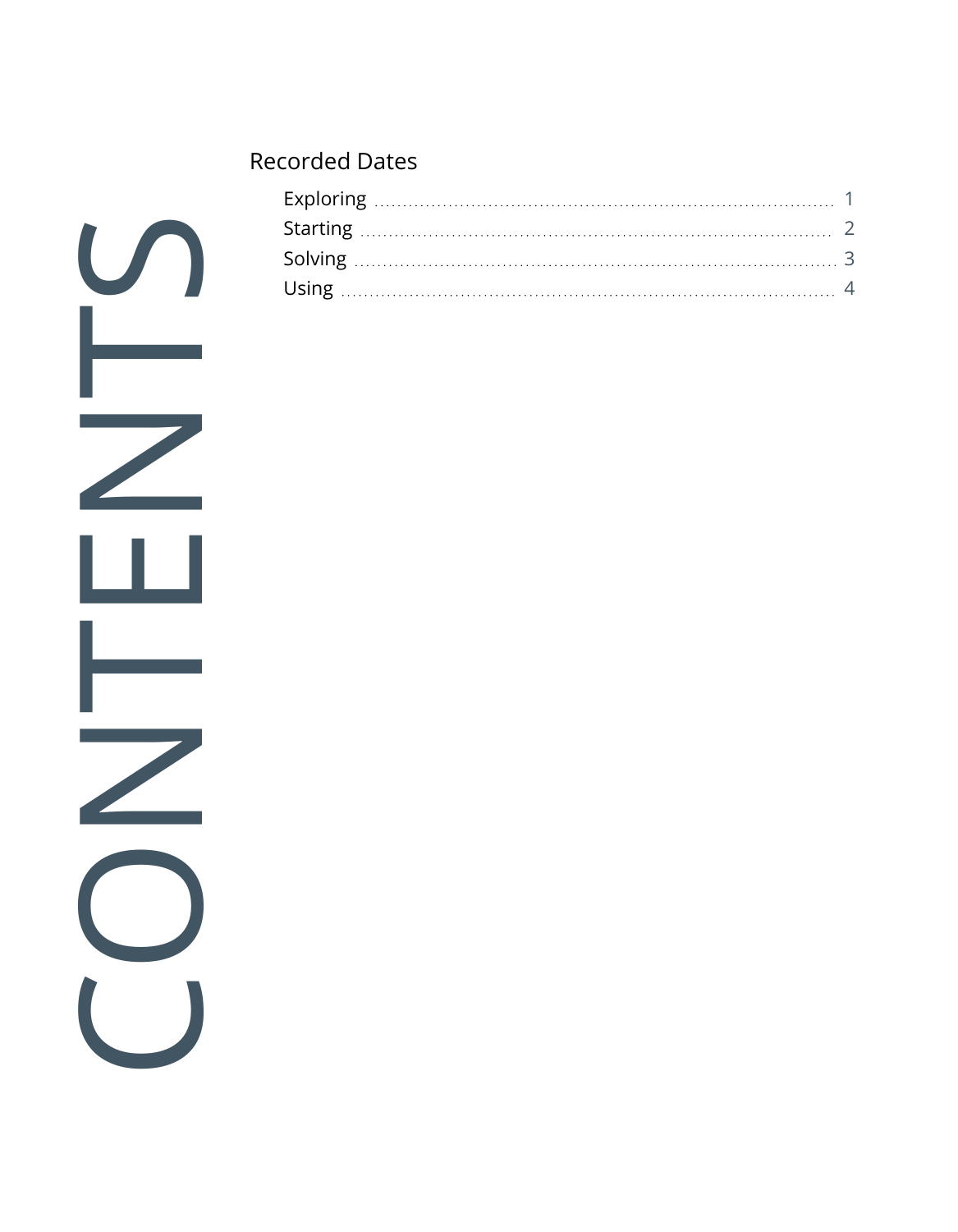## <span id="page-2-1"></span><span id="page-2-0"></span>Recorded Dates

## **Exploring**

### Where it fits in?

The **Recorded Dates** feature lets you better manage the life-cycle of your products by enabling you to record several industry-specific dates against items.

The dates are captured and saved against specific lots, allowing you to manage the shelf life and expiration dates of your products. Dates include: use by date, sell by date, internal expiry date, manufacturing date, dispatch date and best before date.

### Navigation

The programs related to this feature are accessed from the **Program List** pane of the SYSPRO menu:

- *Program List > Lot Traceability*
- *Program List > Inventory*
- *Program List > Purchase Orders*
- *Program List > Work in Progress*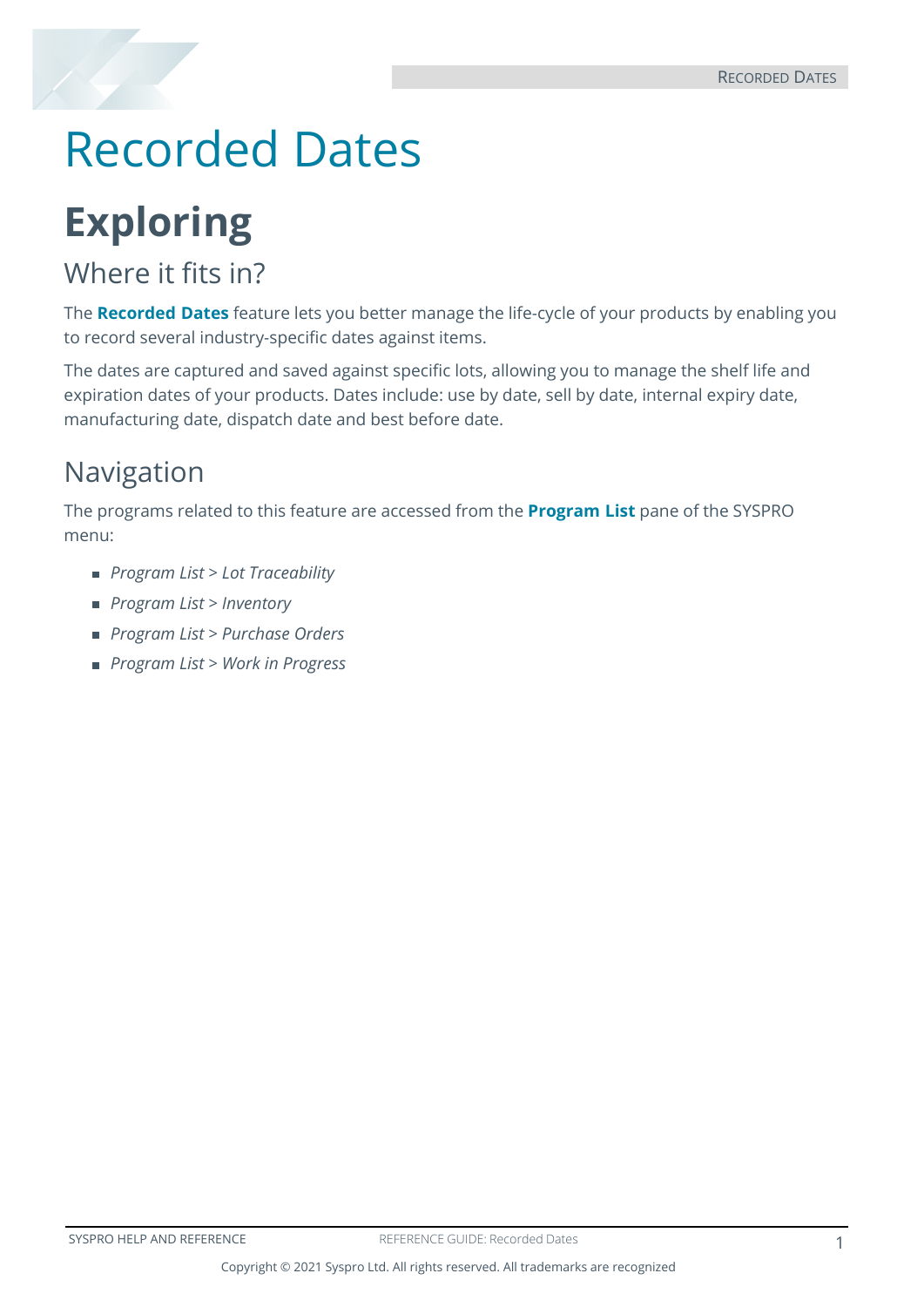

## <span id="page-3-0"></span>**Starting**

### **Prerequisites**

To use this feature, the following module(s) must be installed according to the terms of your software license agreement:

**Lot Traceability** 

### **Security**

You can secure this feature by implementing a range of controls against the affected programs. Although not all these controls are applicable to each feature, they include the following:

- You restrict operator access to *activities* within a program using the **Operator Maintenance** program.
- You can restrict operator access to the *fields* within a program (configured using the **Operator Maintenance** program).
- You can restrict operator access to *functions* within a program using passwords (configured using the **Password Definition** program). When defined, the password must be entered before you can access the function.
- You can restrict access to the eSignature *transactions* within a program at operator, group, role or company level (configured using the **eSignature Setup** program). Electronic Signatures provide security access, transaction logging and event triggering that gives you greater control over your system changes.
- You can restrict operator access to *programs* by assigning them to groups and applying access control against the group (configured using the **Operator Groups** program).
- You can restrict operator access to *programs* by assigning them to roles and applying access control against the role (configured using the **Role Management** program).

### Restrictions and Limits

This facility only applies to lot traceable items.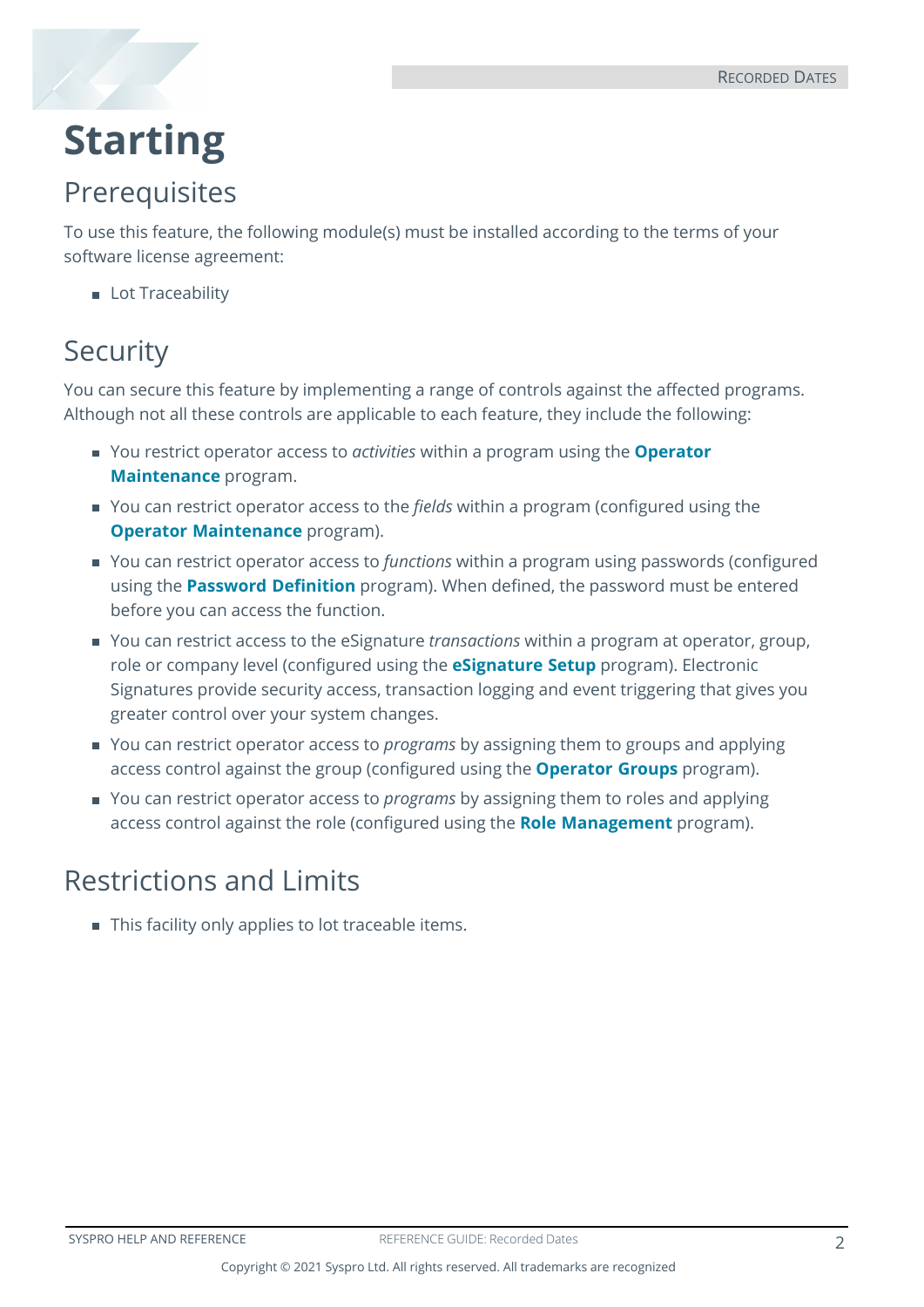

## <span id="page-4-0"></span>**Solving**

#### FAQs **Where do I capture expiry, sell-by and manufacturing dates?**

You can use the following programs to capture these dates:

- **Inventory Movements**
- **Job Receipts**
- **Shipment Receipt**
- **Purchase Order Receipts**
- **Purchase Order Inspection**
- Bins, Lots & Serial Capture

In order to use the **Bins, Lots & Serial Capture** program to capture these dates, the **ASSOCIATE SERIALS BY BIN** setup option must be enabled.

#### **Where do I view expiry, sell-by and manufacturing dates?**

You can view these dates in the following programs:

- **Traceability Query**
- **Lot Number Maintenance**
- Bins, Lots & Serial Capture
- **Job Receipts**
- **WIP Inspection**
- **WIP Inspection Document Print**

#### **Why can't I use the Bins, Lots & Serial Capture program to capture recorded dates?**

You can only use the **Bins, Lots & Serial Capture** program to capture recorded dates if the following configurations are in place:

- The **ASSOCIATE SERIALS BY BIN** setup option is enabled (*Setup Options > Configuration > Distribution > Inventory*).
- The **NUMBERING METHOD** for **LOTS** is defined as **Manual** (*Setup Options > Keys > Distribution - Inventory*).
- The **CAPTURE LOTS AT END OF WIP INSPECTION** setup option is enabled (*Setup Options > Configuration > Manufacturing > Work in Progress*).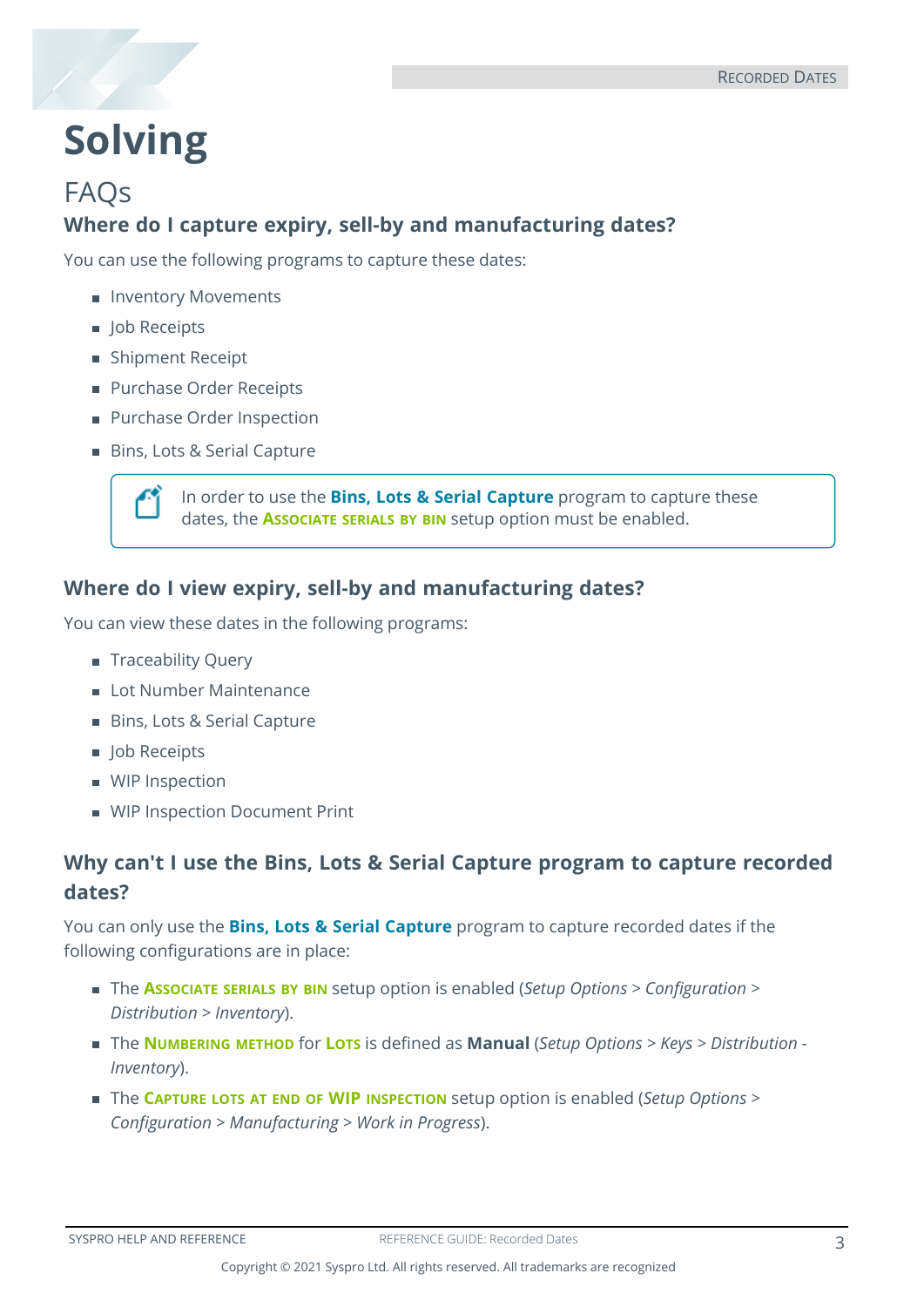

## <span id="page-5-0"></span>**Using**

### Affected Programs

The following indicates areas in the product that may be affected by implementing this feature:

These fields are mostly not displayed by default. Select the **Show Captions** option from the context-sensitive menu to add the fields to the form.

#### **Lot Maintenance**

The following date fields were added to the **Lot information** section of the program:

- **Use by date**
- Sell by date
- **Internal expiry date**
- **Manufacturing date**
- Dispatch date
- Best before date

#### **Bins, Lots & Serial Capture**

The following date fields were added to the **Dates** section of the program:

- **Use by date**
- $\blacksquare$  Sell by date
- **Internal expiry date**
- **Manufacturing date**
- Dispatch date
- **Best before date**

#### **Purchase Order Receipts**

The following date fields were added to the **Lot details** section of the **Purchase Order Receipt** pane (displayed when selecting the **Receipt Line** or **Receipt Order** options from the toolbar).

The following date fields were added to the **Lot details** section of the **Purchase Order Receipt** pane (displayed when selecting the **Receipt Line** or **Receipt Order** options from the toolbar), as well as the **Receipt into Inspection** and **Apportion Quantity** panes.

- **Use by date**
- Sell by date
- **Internal expiry date**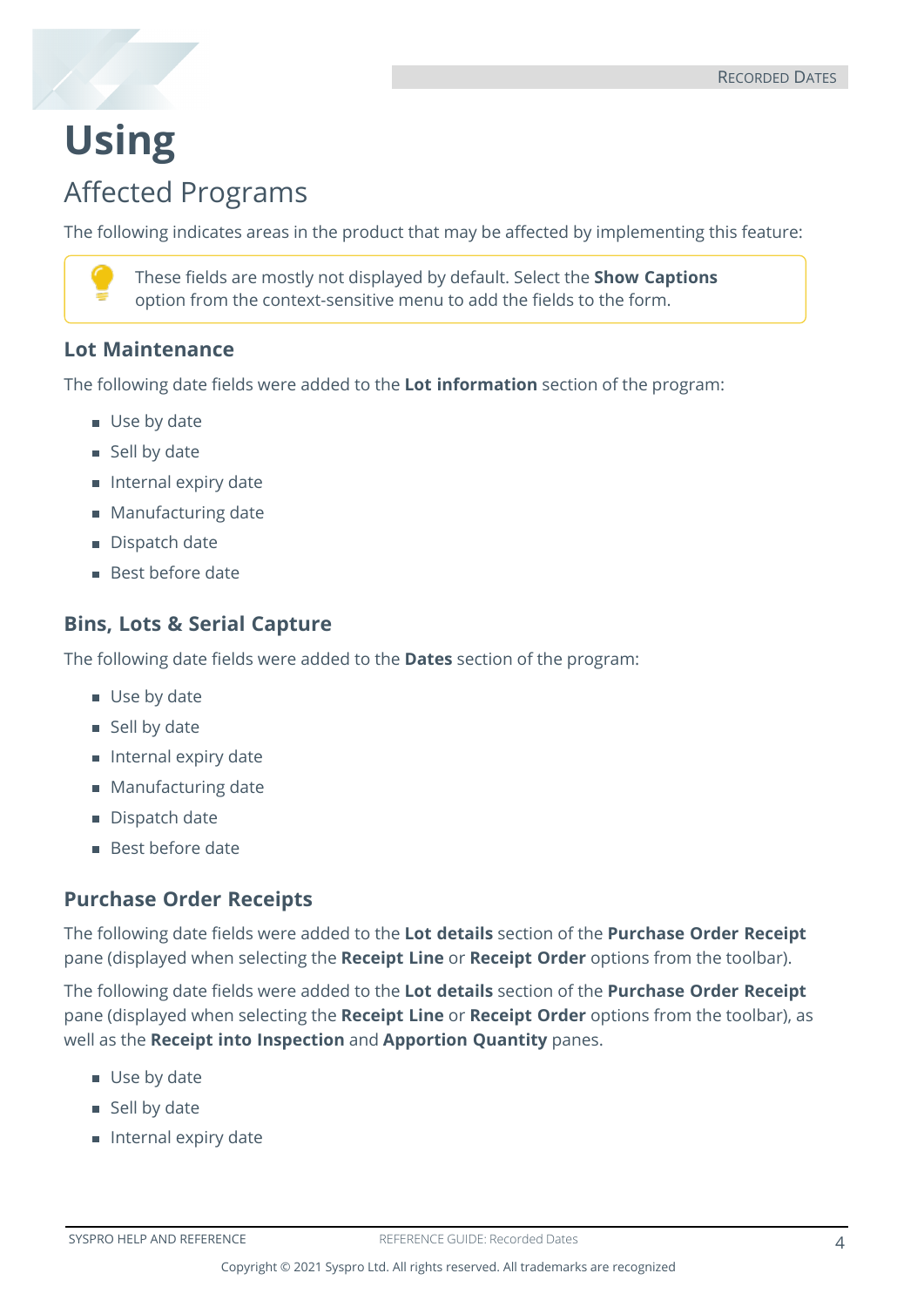- **Manufacturing date**
- Dispatch date
- Best before date

#### **Inventory Movements**

The following date fields were added to the **Transaction details** section of the **Receipts** pane of the program:

- **Use by date**
- Sell by date
- **Internal expiry date**
- **Manufacturing date**
- Dispatch date
- Best before date

#### **Traceability Query**

The following date fields were added to the **Lot Numbers** pane of the program:

- **Use by date**
- Sell by date
- **Internal expiry date**
- **Manufacturing date**
- Dispatch date
- Best before date

#### **Job Receipts**

The following date fields were added to the **Job details** pane of the program:

- **Use by date**
- Sell by date
- **Internal expiry date**
- **Manufacturing date**
- Dispatch date
- Best before date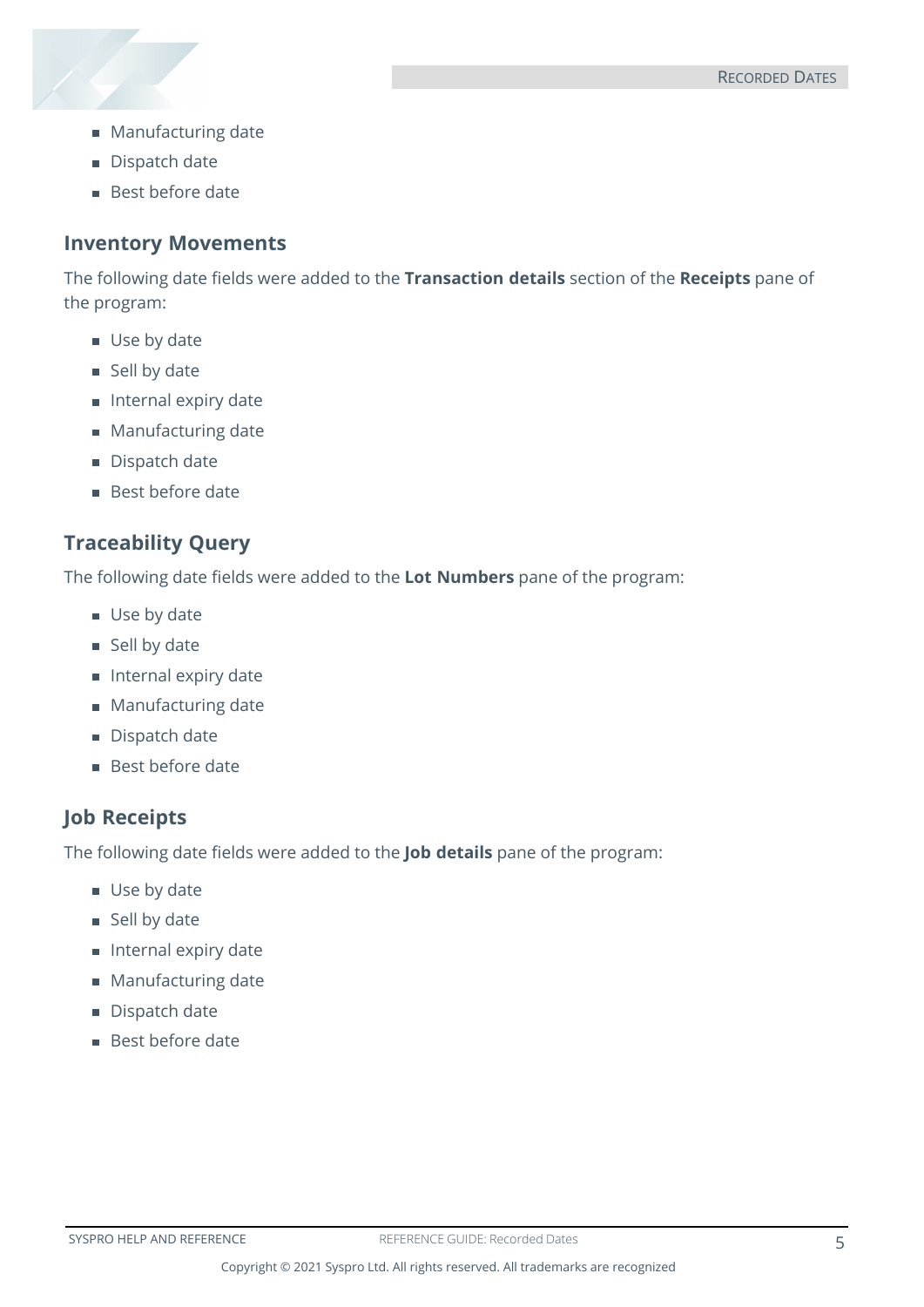

The following date fields were added to the **Shipment Receipt** window (displayed when you select **Post** on the **Posting Details** pane).

The following date fields were added to the **Shipment Receipt** window (displayed when you select **Post** on the **Posting Details** pane) and to the **Receipt into Inspection** pane.

- **Use by date**
- Sell by date
- **Internal expiry date**
- **Manufacturing date**
- Dispatch date
- **Best before date**

#### **Bins, Lots & Serial Allocation**

The following date fields were added to the **Allocation Capture Details** window (displayed when you select the **Post** option from the toolbar):

- **Use by date**
- $\blacksquare$  Sell by date
- **Internal expiry date**
- Manufacturing date
- Dispatch date
- **Best before date**

#### **Purchase Order Inspection**

The following date fields were added to the **Inspection Details** and the **Receipt into Stock** panes.

- **Use by date**
- Sell by date
- **Internal expiry date**
- **Manufacturing date**
- Dispatch date
- **Best before date**

The **Lot Expiry Date** icon has been removed from the toolbar, as you can enter the expiry date on the **Inspection Details** pane.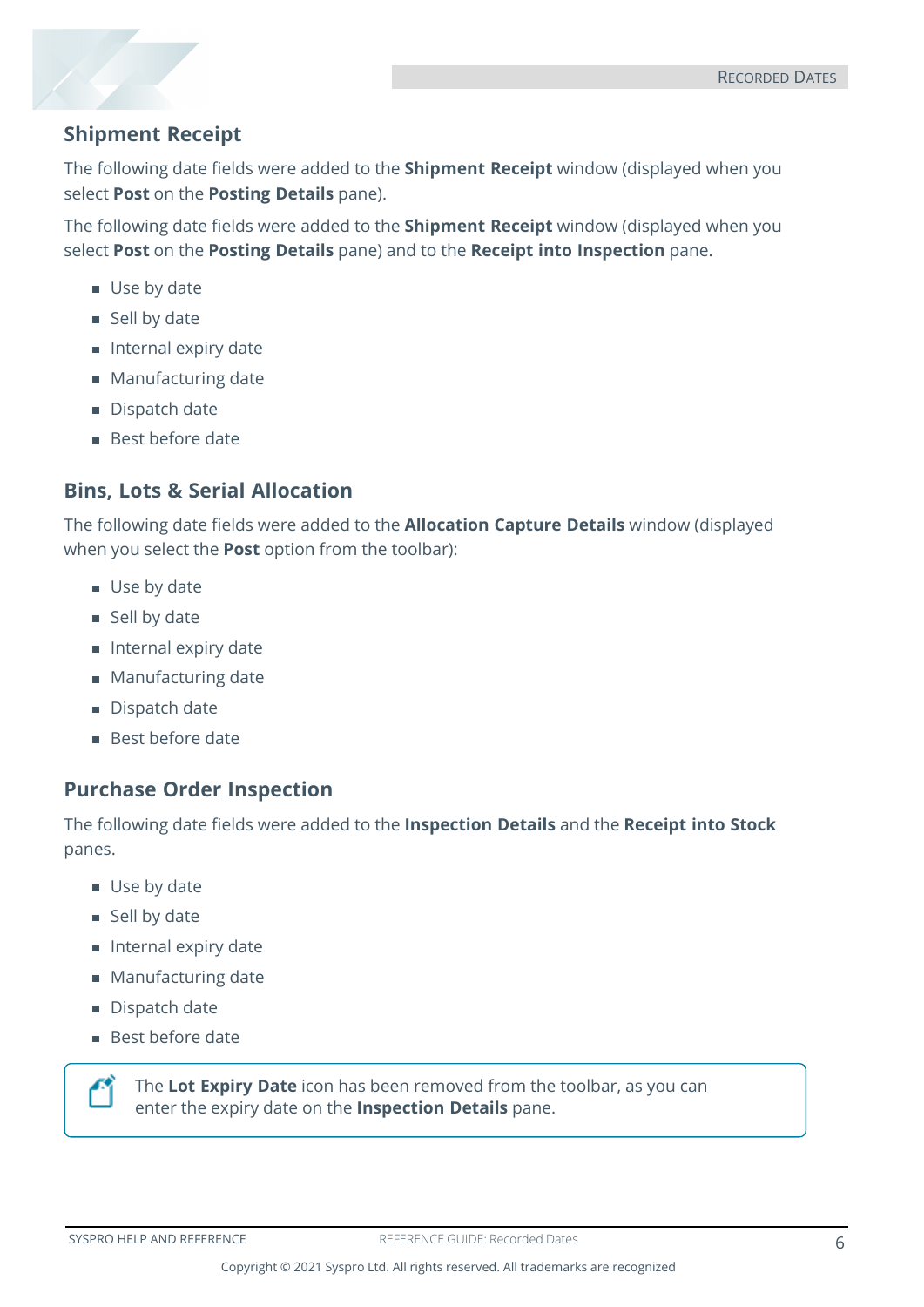

#### **WIP Inspection**

Additional dates for lots are only displayed if they were captured when received into inspection.

#### **WIP Inspection Document Print**

Additional lot dates are printed on the WIP inspection documents.

#### **Lot Maintenance**

The following date elements were added to the business object:

- UseByDate
- SellByDate
- InternalExpiryDate
- ManufactureDate
- DispatchDate
- BestBeforeDate

#### **PO Purchase Order Receipts**

The following date elements were added to the business object:

- UseByDate
- SellByDate
- InternalExpiryDate
- ManufactureDate
- DispatchDate
- BestBeforeDate

#### **PO Landed Cost Receipts**

The following date elements were added to the business object:

- UseByDate
- sellByDate
- InternalExpiryDate
- ManufactureDate
- DispatchDate
- BestBeforeDate

#### **Job Receipts**

The following date elements were added to the business object:

- UseByDate
- SellByDate
- InternalExpiryDate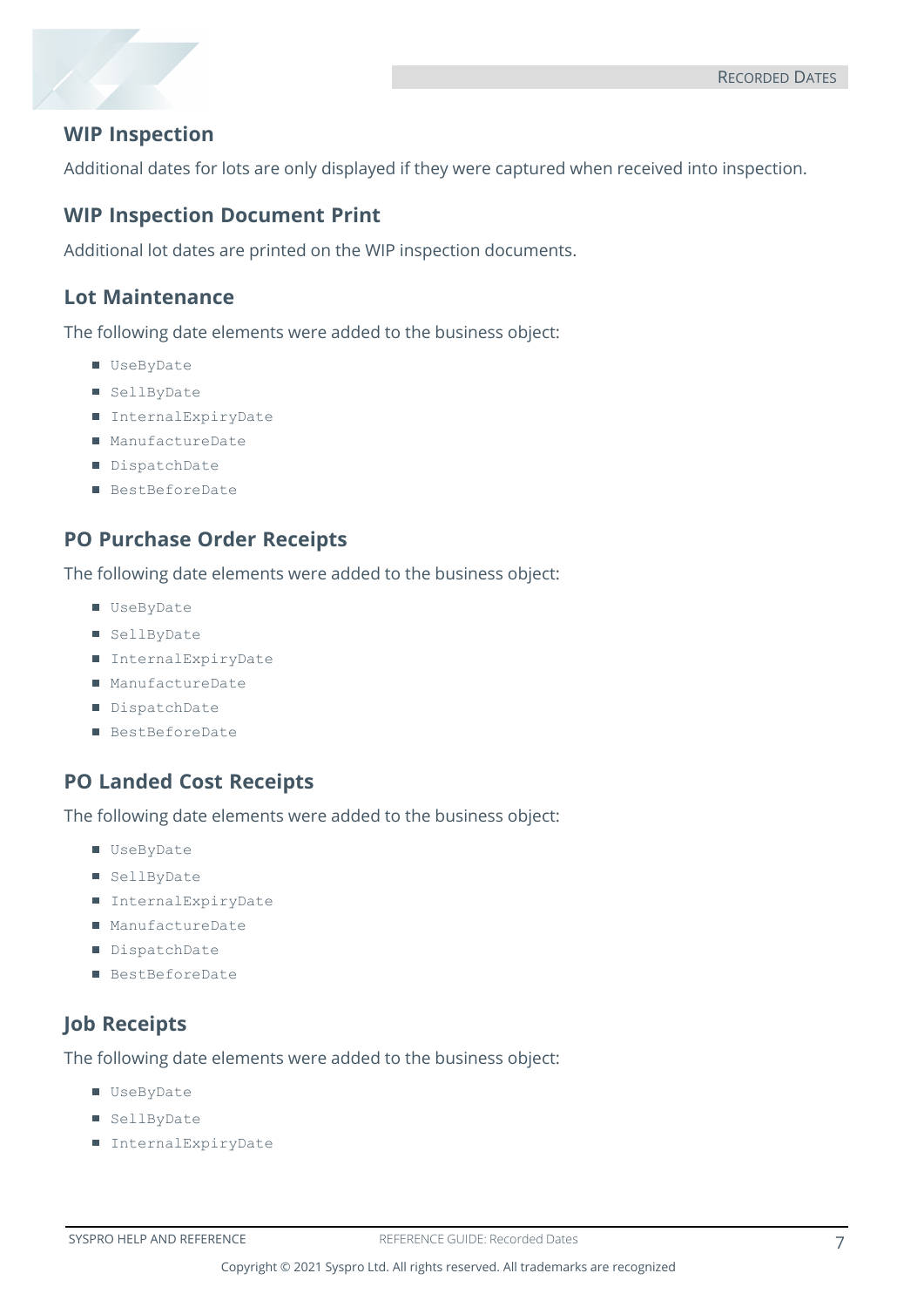- ManufactureDate
- DispatchDate
- BestBeforeDate

#### **Inventory Movements (Receipts)**

The following date elements were added to the business object:

- UseByDate
- SellByDate
- InternalExpiryDate
- ManufactureDate
- DispatchDate
- BestBeforeDate

#### **Lot Traceability Query**

The following date elements were added to the business object:

- UseByDate
- SellByDate
- InternalExpiryDate
- ManufactureDate
- DispatchDate
- BestBeforeDate

#### **WIP Inspection Accept into Stock**

The following date elements were added to the business object:

- UseByDate
- SellByDate
- InternalExpiryDate
- ManufactureDate
- DispatchDate
- BestBeforeDate

Additional lot dates entered in the XML are only taken into consideration if the **CAPTURE LOTS AT END OF WIP INSPECTION** setup option is enabled (*Setup Options > Configuration > Manufacturing > Work in Progress*).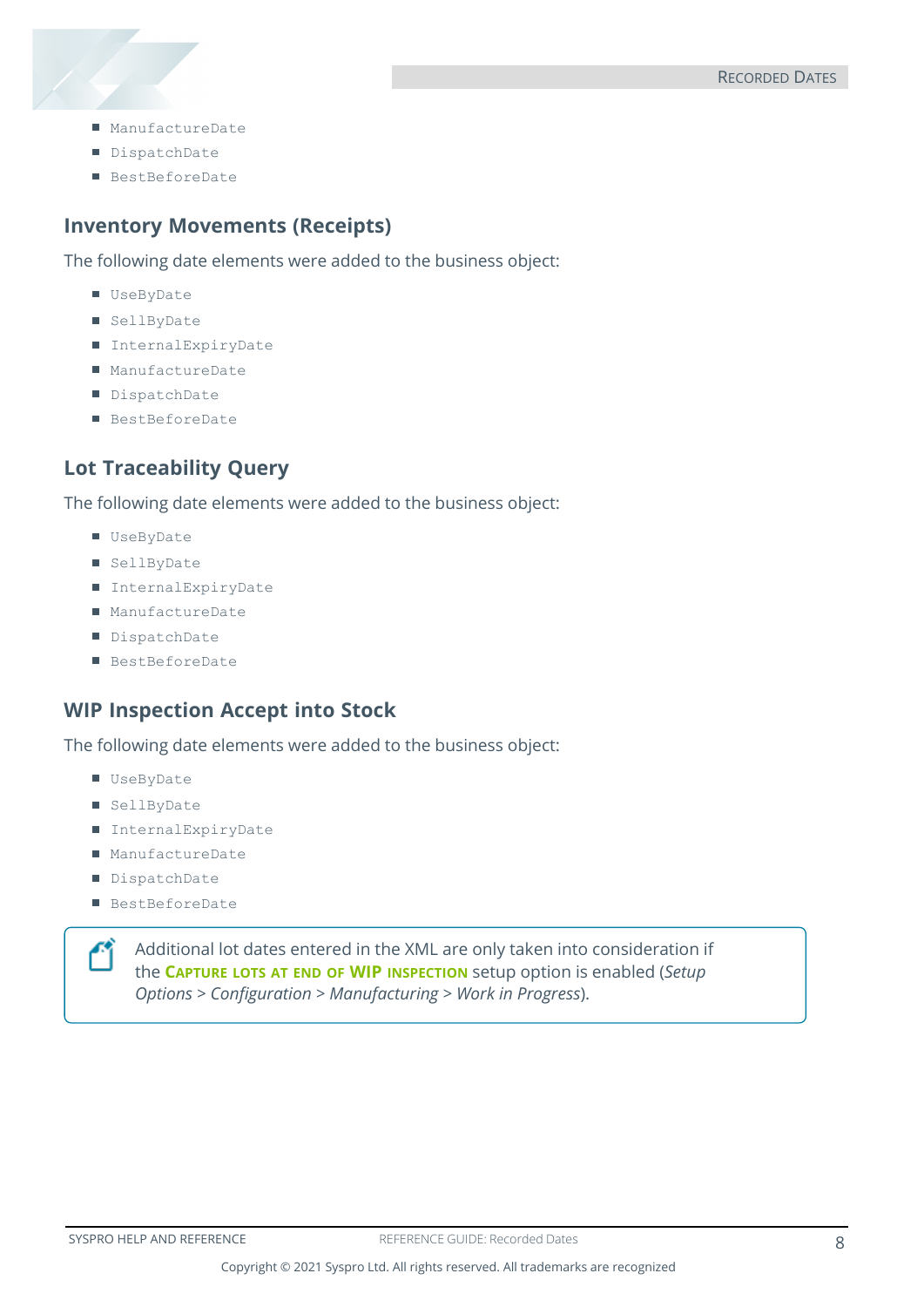

#### **Factory Documentation Format**

The following date elements were added to the business object:

- UseByDate
- SellByDate
- InternalExpiryDate
- ManufactureDate
- DispatchDate
- BestBeforeDate